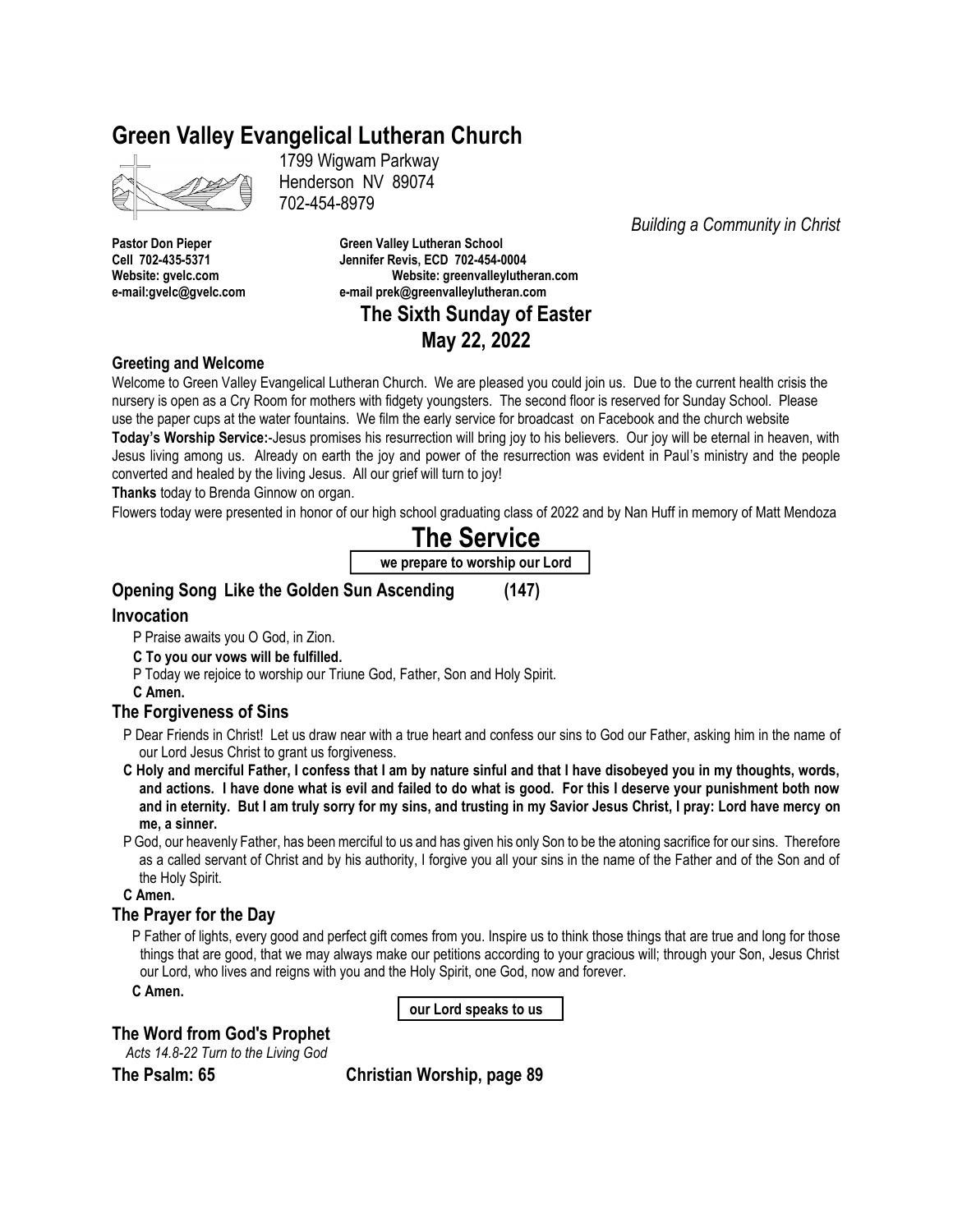## **The Word from God's Apostle**

*Revelation 21.21-27 The New Jerusalem*

## **The Word from God's Son**

*John 16.16-24 Your Grief Will Turn to Joy*

## **Our Confession of Faith The Apostles' Creed**

**I believe in God, the Father Almighty, maker of heaven and earth.**

**I believe in Jesus Christ, his only Son, our Lord, who was conceived by the Holy Spirit, born of the virgin Mary, suffered under Pontius Pilate, was crucified, died and was buried. He descended into hell. The third day he rose again from the dead. He ascended into heaven and sits at the right hand of God the Father Almighty. From there he will come to judge the living and the dead.**

# **I believe in the Holy Spirit,**

**the holy Christian Church, the communion of saints, the forgiveness of sins, the resurrection of the body, and the life everlasting. Amen.**

## **Hymn of the Day**

# **Praise the One Who Breaks the Darkness (353)**

## **The Sermon Take the Hard Way Acts 14.8-22**

Blessing (Congregation is asked to rise for the blessing at the end of the sermon.)

**we respond to our Lord**

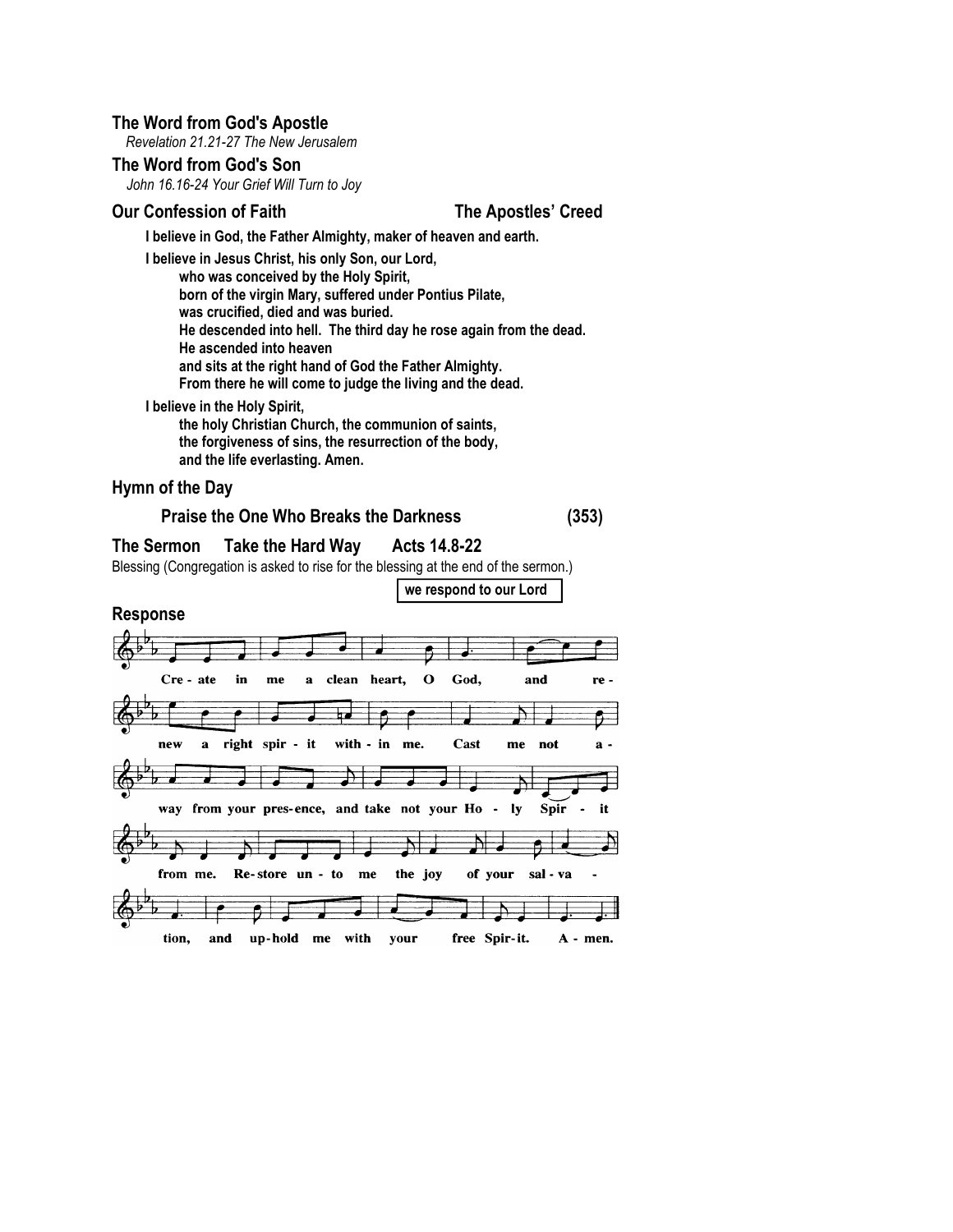## **The Lord's Prayer**

**Our Father, who art in heaven,**

**hallowed be thy name,**

**thy kingdom come,**

**thy will be done on earth as it is in heaven.**

**Give us this day our daily bread; and forgive us our trespasses as we forgive those who trespass against us; and lead us not into temptation, but deliver us from evil.**

**For thine is the kingdom and the power and the glory forever and ever. Amen.**

# **The Hymn In Christ There Is No East or West (539)**

# **our Lord sends us into the world**

P Blessed Lord, you have given us your Holy Scriptures for our learning. May we so hear them, read, learn, and take them to heart, that being strengthened and comforted by your holy Word, we may cling to the blessed hope of everlasting life, through Jesus Christ, our Lord, who lives and reigns with you and the Holy Spirit, one God, now and forever.

## **C Amen.**

## **The Benediction**

P The Lord bless you and keep you.

The Lord make his face shine on you and be gracious to you.

The Lord look upon you with favor and give you peace.

**C Amen.**

# **Closing Song Fight the Good Fight (457) This Week at Green Valley Evangelical Lutheran Church!**

## **Today!**

9 and 10:30 am- Worship, "Take the Hard Way" 10 and 11:30 am-Coffee Fellowship 10:30 am-Sunday School Graduation 10:30 am-Senior Recognition 10:30 am-Sunday School, "An Enemy Converts—Saul" 10:30 am-Teen Bible Class: "Ephesians: Equipped" Worship Service posted online.

# **Monday!**

6:30 am-6 pm-Green Valley Lutheran School (M-R) 9 am-Chapel (M-R) 7:30 pm-Worship with the Lord's Supper

# **Tuesday!**

9 am-4 pm-Church Secretary (T) 9 am-Sewing Circle 1 pm-Shut-in Visits "We Are GVELC" email blast

# **Wednesday!**

1:15 pm-GVLS Staff Meeting

# **Thursday!**

Last Day of the School Year "This Lord's Day" email blast

## **Next Sunday!**

9 and 10:30 am– Worship, "Directed by Detours" 10 and 11:30 am-Coffee Fellowship Worship service posted online